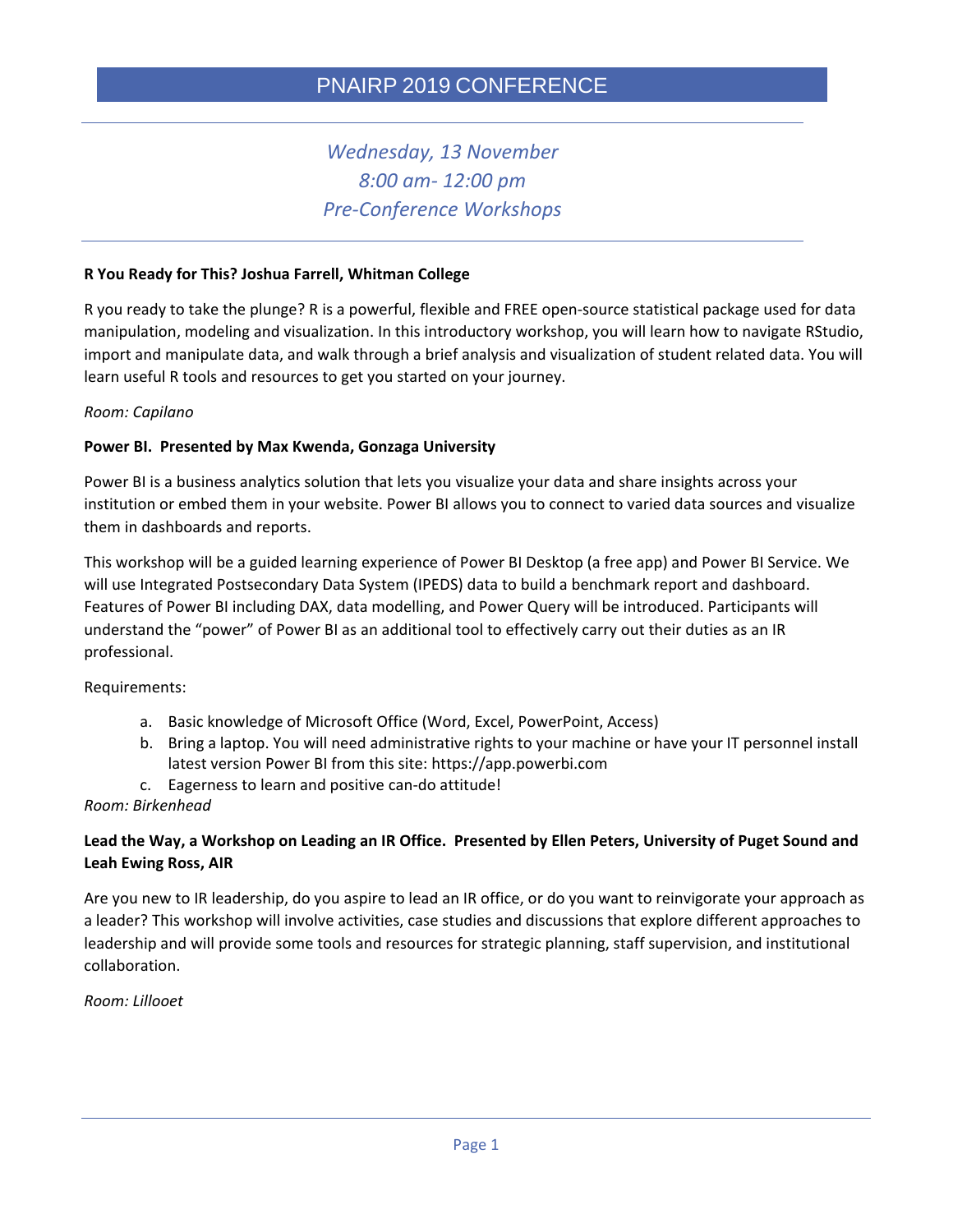*Wednesday, 13 November 12:00 – 4:30 pm*

### **Registration**

*Room: Fraser*

# *Wednesday, 13 November 3:00- 3:45 pm*

### **Presentation Matters – Creating Visually Appealing Graphs, Tables, and Text**

This interactive session provides tips from renowned experts (Edward Tufte, Stephen Few, Presentation Zen, etc.) on effective data presentation strategies of text-based (i.e., words), tabular/numerical (numbers), and graphical information. When these tips and principles are applied to the presentation of information in documents and presentations, it advances the field of IR and data-informed decision-making because it can make presentations and documents informative, clear, accessible and thought-provoking, so that meaningful conversations are initiated, producing actions with results. All too frequently, weak visuals get in the way of important conversations. *Presented by Anne Marie Karlberg, Whatcom Community College Room: Lillooet*

#### **Don't Leave It to Chance- Get Organized**

The Institutional Research Office is often called upon to do much with little. That can result in feeling stretched beyond capacity and feeling terribly disorganized. This session will provide thoughts for how to stay organized in the world of institutional research with ideas from the audience encouraged. It is especially designed to help those who are new to the profession. *Presented by Wendy Olson, Whitworth University Room: Capilano*

#### **Why Students with High Potential Benefits Might Choose to Leave School**

A presentation based on surveys based on underlying research around why students choose to leave schools for reasons that subvert their own cost/benefit calculus. These reasons run from student self-efficacy to loss aversion to value of work vs education. Columbia Basin College students have been given surveys about their own concerns for two years (tied to this research) and we have itemized the practical impact of these moderators on student retention and performance. *Presented by Pär Jason Engle, Columbia Basin College Room: Birkenhead*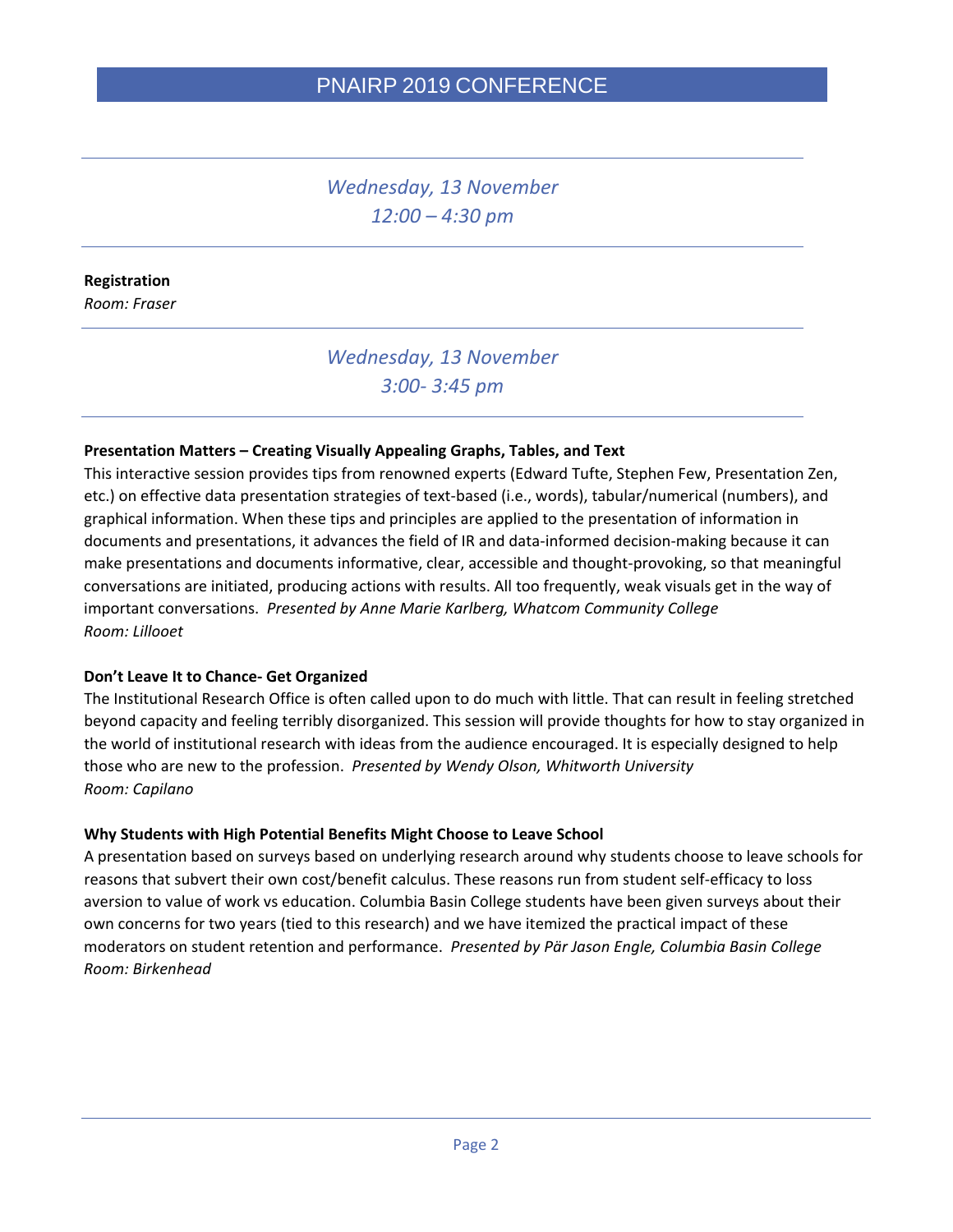## *Wednesday, 13 November 4:00 - 4:45 pm*

### **Academic Advising and Guided Pathways: Fall and Spring Entering Student Experiences**

Guided pathways (GP) is a rapidly expanding reform being undertaken by community colleges across the country. One of the central tenants of GP is to help students choose a path, enter a path, and stay on the path through completion. Key to this process is academic advising.

Most students enroll for the first time during the fall term; however, analysis of CCSSE data, collected during the spring term, from 2017 reveals that approximately 19.5% of respondents enrolled for the first time. This study looks at the advising experiences of fall term entering students from the 2016 SENSE survey (same academic year as the 2017 CCSSE survey).Additional variables in this analysis will include common items from the Academic Advising and Planning item sets for SENSE and CCSSE as well as common items from the two main surveys. The analysis will examine these experiences by demographic subgroup. *Presented by Michael Bohlig, Center for Community College Student Engagement, UT-Austin Room: Lillooet*

### **Who Did Our Peers Chose in Their IPEDS Benchmark Report?**

This is a demonstration presentation that will show attendees how to utilize IPEDS Data Center resources to build a Power BI report that shows peer institution comparisons. *Presented by Max Kwenda, Gonzaga University Room: Capilano*

#### **Owning Your Introversion**

Calling all introverts! Does the idea of professional networking sound completely exhausting? Do you prefer to work alone, even though you totally rock it when you work in groups? Well, friend, this session is for you! In a culture that rewards extroverts, there is much to celebrate about introversion. This session will highlight the reality and the [many] pros of being an introvert. We will also provide opportunities for you to reflect on your own and with others to learn strategies to be an introverted institutional researcher who is regularly requested to take the center stage. At the end of the session, you will learn how to WORK that introversion! *Presented by Lisa Nguyen, Clackamas Community College and Elizabeth Lee, University of Portland Room: Birkenhead*

> *Wednesday, 13 November 5:00 - 6:30 pm*

## **Welcome Reception & Opening Remarks by PNAIRP Board** Light refreshments/appetizers provided *Room: Thompson* Keep the fun going at the hotel pool with super-cool water slide  $\odot$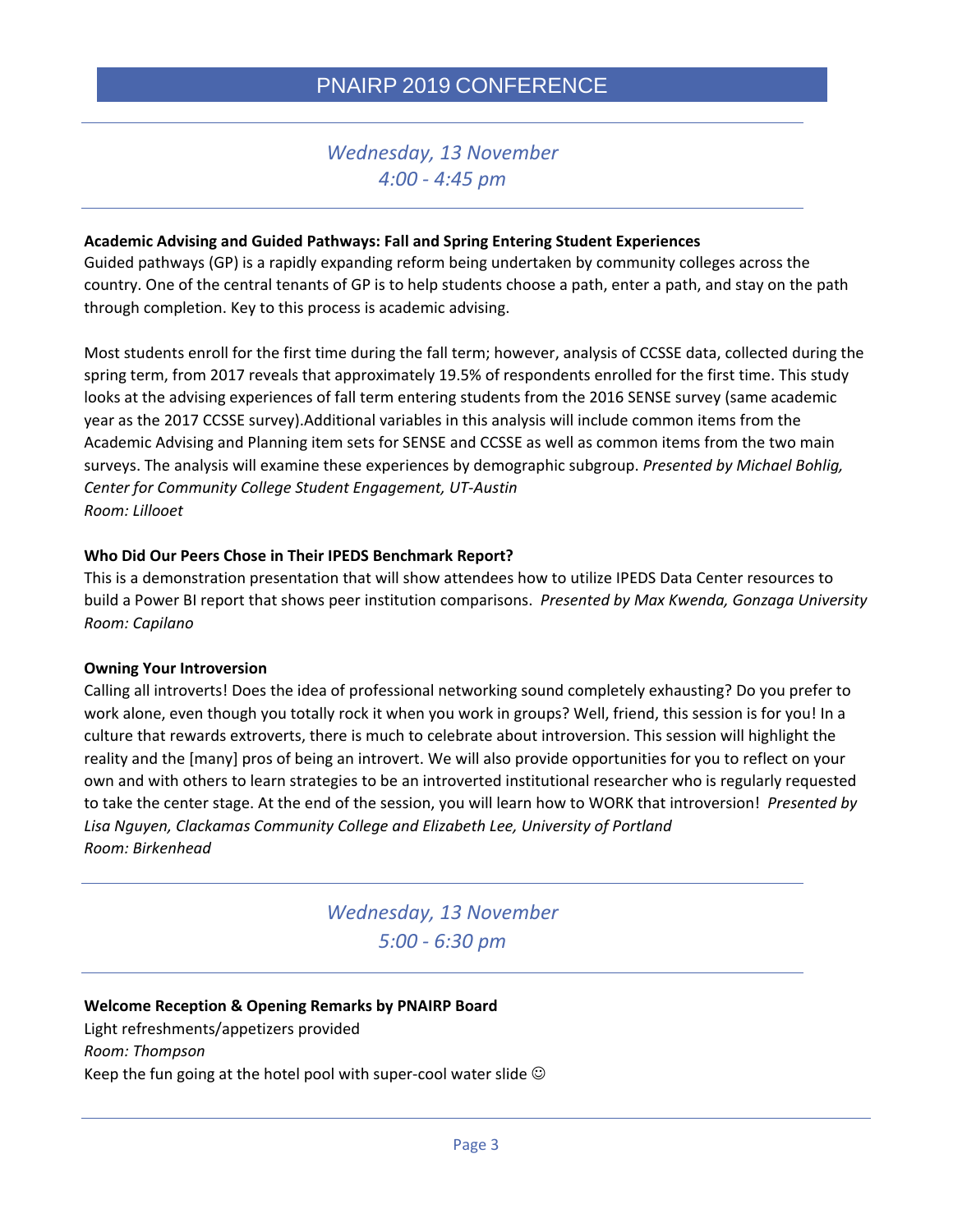*Thursday, 14 November 7:30 – 9:00 am*

## **All Canadian Breakfast**

*Room: Fraser* 

*Thursday, 14 November 9:15 - 10:30 am*

**Keynote: Influencing Stakeholders to Change** *Rodger Patience, EAB Room: Fraser* 

> *Thursday, 14 November 10:45 - 11:30 am*

#### **When Data Custodians Go Rogue**

In a large organization with an entrenched culture of autonomy, there was a strong and immediate need to develop a collaborative process to define and approve metadata for new and existing business terms. To solve this issue, a student data business term vetting and approval process was created from scratch, validated through a proof-of-concept, and is successfully used today. In this session, you will learn: Why and how the process was built; How the Proof of Concept played out; How this process is being used today; Expansion into other subject areas. *Presented by Stephanie Harris and Keith Van Eaton, University of Washington Room: Lillooet*

#### **Doing IPEDS Analysis the Easy Way**

Downloading and compiling IPEDS data for longitudinal or cross-institutional analyses is a common pain point for institutional researchers. Although the NCES makes these data readily available, handling the files often necessitates repetitive and unreproducible workflows, particularly when data from several collections needs to be combined. This presentation will focus on the use of the "ipeds" R package, a tool developed by institutional researchers that automates much of this tedious work. It will also demonstrate some graphical and statistical applications of the resulting data that could be the basis of peer analyses or related work. Code used in this presentation will be available from the author's Github. *Presented by Michael Smith, Portland State University Room: Capilano*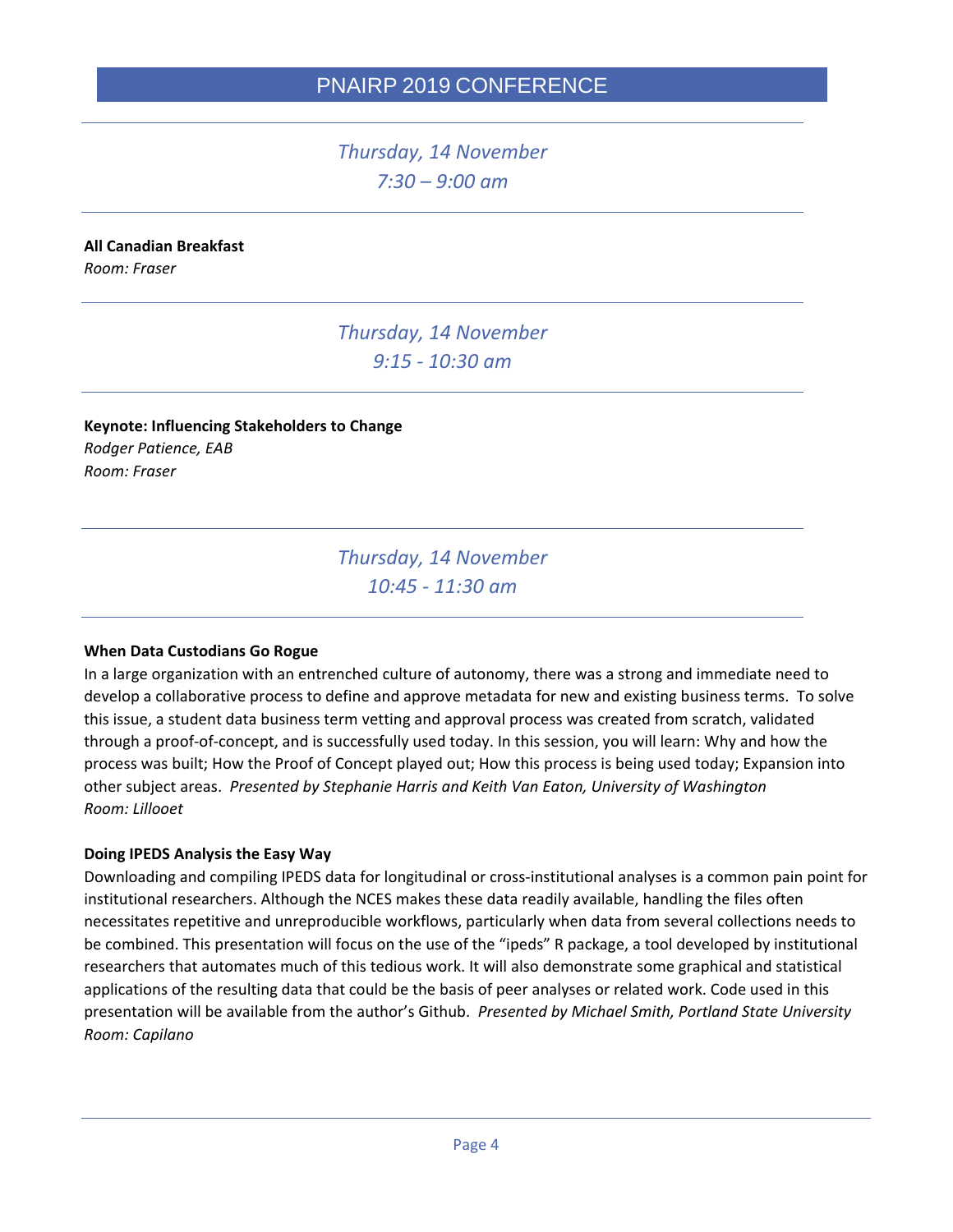## **Ethical Foundations for an Evolving Field: AIR's New Statement**

As the field of IR evolves, so too must the ethical foundation that undergirds our work. In response to emerging topics, such as the proliferation of analytics, big data, and vendors who offer myriad solutions to our problems, the AIR Board of Directors sought to examine the Association's long-standing Code of Ethics and Professional Practice. It became clear that both ethics and best practices were blended in a single code, which may be helpful for professionals in search of a prescriptive document to which they can refer, but the overarching ethical values and principles could get lost in the details. Furthermore, the code was not adaptable in a timely fashion to address new trends. As such, the Board drafted a new Statement of Ethical Principles that is poised to be dynamic and inclusive in the use of data to facilitate insights and improve decision making in pursuit of strengthening higher education. Join us for a conversation about the new statement and the role of ethics in IR. *Presented by Michelle Appel & Leah Ewing Ross, AIR Room: Thompson*

> *Thursday, 14 November 11:45 am - 12:30 pm*

## **Provocative Questions on Campus: Using Data to Develop Courageous Answers**

In higher education, we often fall victim to collecting data with only specific purposes in mind. But the power in an established data lake can go well beyond its original intention. Rather than limiting data use to meet original goals, we should encourage campus stakeholders to think big picture and dare to ask provocative questions that we can then explore and examine. In this presentation, we provide data-based courageous answers to questions that many ponder but few have systematically attempted to explore. We discuss why the question is important, where the data utilized comes from, and what implications initial answers suggest for the future of higher education. Most importantly, we help campuses begin to see how they can start asking their own provocative questions. *Presented by Shannon LaCount, Campus Labs Room: Thompson*

## **Recurrent Transfer Studies in BC: Changing with Changing Times**

How well do existing transfer pathways function for learners? How well do these learners perform when they transfer between institutions? These metrics are key for learners, post-secondary institutions, and transferrelated agencies. The BC Council on Admissions and Transfer has undertaken three major recurrent reports on transfer and student mobility in BC: The BC Transfer Students Profile and Performance Report (since 1992), The Survey of Mobile Students (since 2012), and The Credits to Graduation Report (since 2010). In addition to sharing findings from the most recent studies, this session will focus on how the needs of the various audiences have evolved, how the research results influenced transfer pathways and transfer students, and how changes in the external environment have led to new data sources and methodologies for measuring transfer system effectiveness in BC. *Presented by Robert Adamoski and Anna Tikina, BC Council on Admissions & Transfer Room: Birkenhead*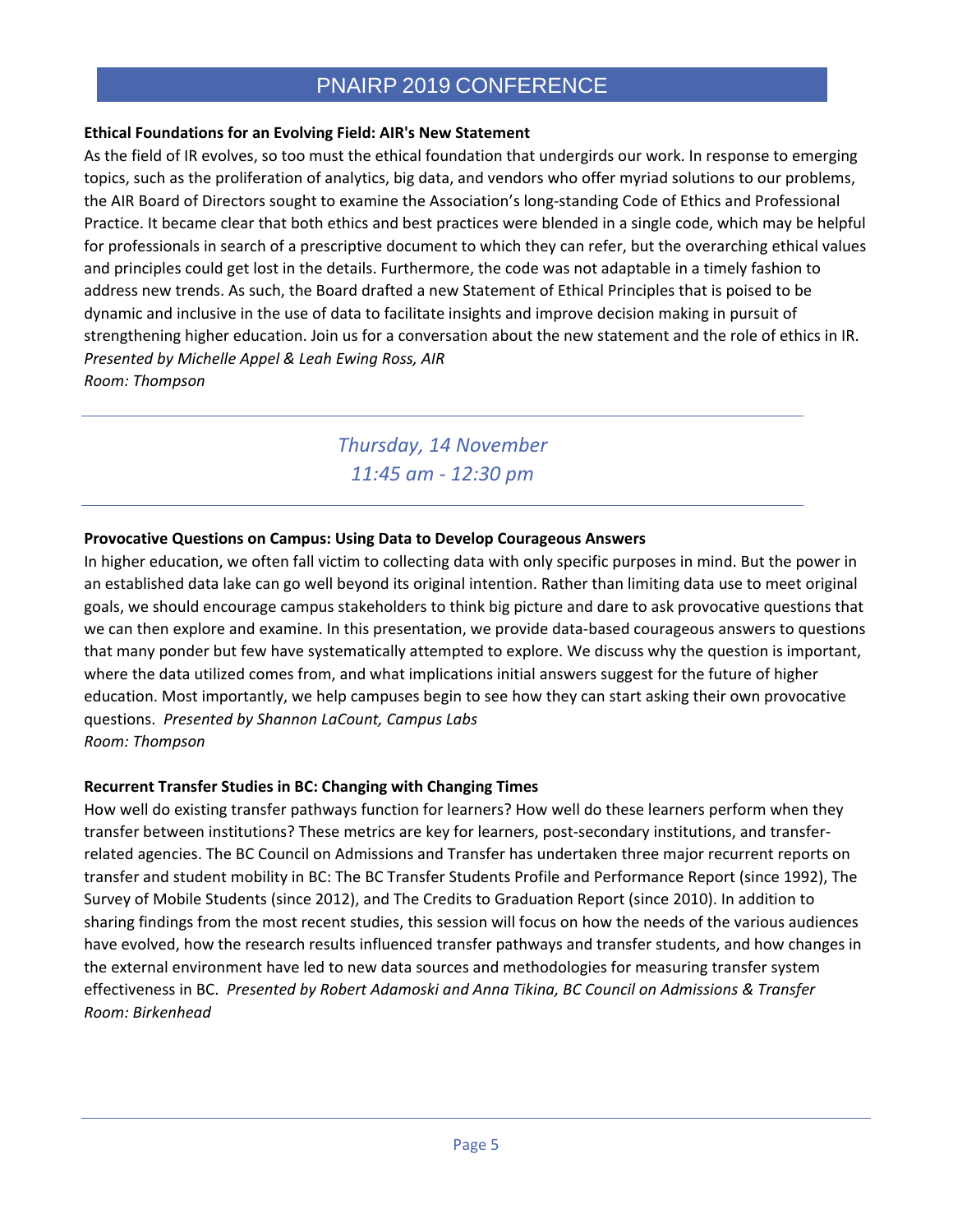## **Natural Language Processing (NLP): Analyzing & Visualizing Qualitative Survey Data**

Analyzing and visualizing unstructured data, such as open-ended survey responses, is inherently complex and poses unique challenges. Powerful NLP algorithms are available that allow for the efficient processing of qualitative data. Gonzaga University's Office of Institutional Research conducted sentiment analysis on openended responses in a housing survey to identify the Resident Advisors (RAs) who received the most positive reactions. Additionally, I conducted topic modeling to visualize the most meaningful themes within the responses to each RA. Using the R language and popular NLP packages, I wrote two functions that automated the text processing and visualized the results in Power BI. Participants of this presentation will learn the underlying methodology of each algorithm, how to recognize and mitigate their challenges, and when to take advantage of their strengths. *Presented by Joe Siddons, Gonzaga University Room: Lillooet*

### **Where Are Our Student Going? Making Clearinghouse Data Accessible at University of Portland**

This presentation outlines how the IR office at the University of Portland makes National Student Clearinghouse Data available to stakeholders across campus in an effort to explain where students go after or instead of attending UP. The presenters will describe the process of cleaning Clearinghouse data and building Tableau Dashboards in ways that make that data usable to the campus community. *Presented by Michael Johnson and Elizabeth Lee, University of Portland*

*Room: Capilano*

*Thursday, 14 November 12:30 - 1:30 pm*

## **All in Lunch Buffet**

*Room: Fraser* 

# *Thursday, 14 November 1:30- 2:30 pm*

| <b>Dessert Roundtables</b><br>Room: Fraser | Options include:                                                               |
|--------------------------------------------|--------------------------------------------------------------------------------|
|                                            | Crisis Management in IR: the Alaska Context<br>$\bullet$                       |
|                                            | Favorite Tools - What products help your work?<br>$\bullet$                    |
|                                            | Collaborations with other offices/IR as a resource beyond reports<br>$\bullet$ |
|                                            | Communicating with students<br>$\bullet$                                       |
|                                            | The gap between statistical rigor and anecdotal evidence<br>$\bullet$          |
|                                            | Does the IR Office Need a Graphic Designer?<br>$\bullet$                       |
|                                            | <b>Guided Pathways</b><br>٠                                                    |
|                                            | PNAIRP Listening Session- give the board your feedback<br>$\bullet$            |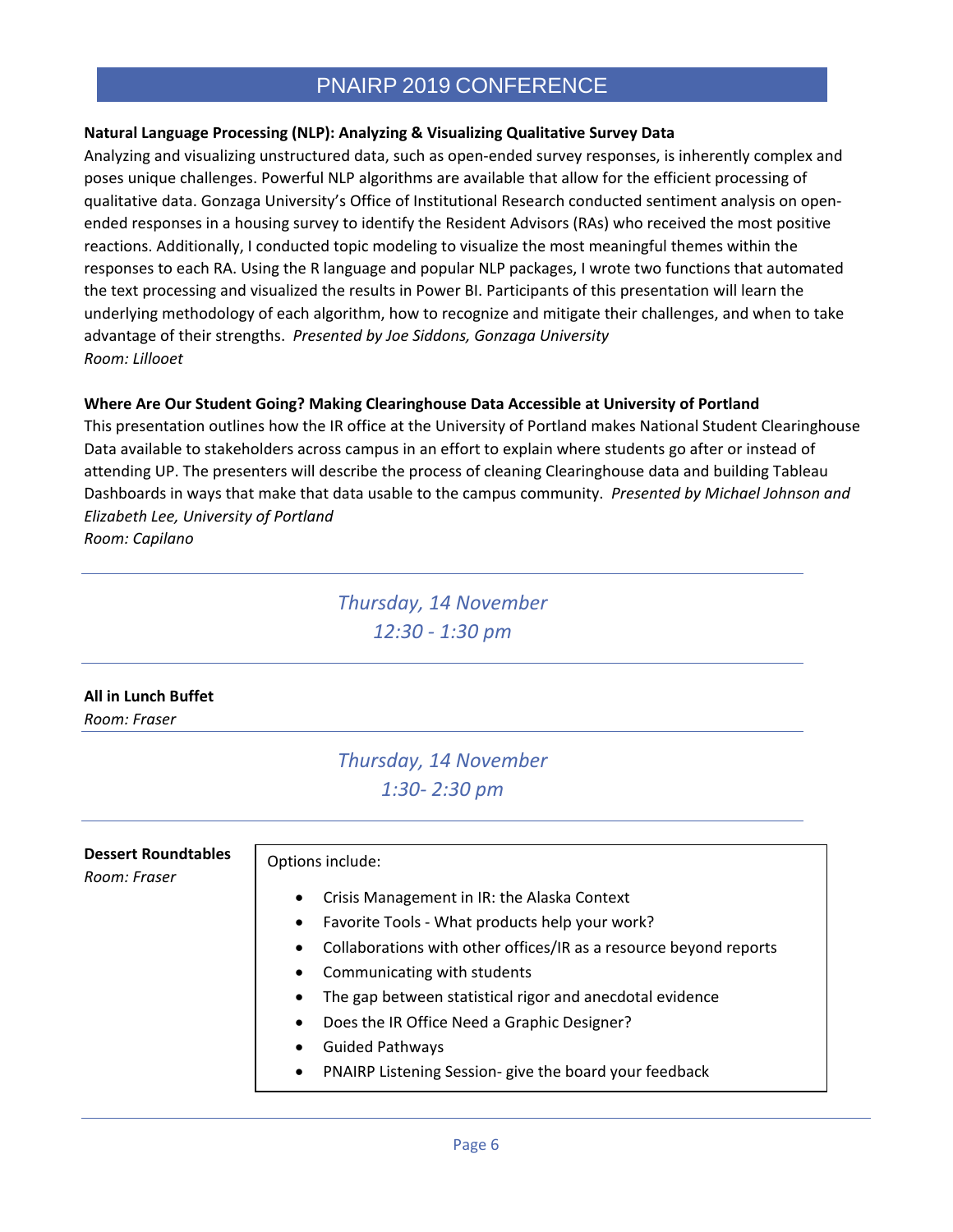# *Thursday, 14 November 2:45- 3:30 pm*

# **Transgender in the Academy: Challenges and Opportunities for the Gender Variant Employee and Student**

Transgender persons are facing growing acceptance, and more and more transgender people are socially transitioning at a younger age, and more and more transgender adults are transitioning in the workplace. However, the murder of transgender persons, especially transgender women of color, continues to be all too common. At a legal level, many states in the United States continue to attempt to pass or successfully pass "bathroom bills" that criminalize the existence of transgender persons. In April 2019 a ban on transgender persons serving in the U.S. military went into effect, even though transgender persons are free to serve in the military in Australia and the United Kingdom. This workshop provides basic knowledge of the challenges and opportunities faced by transgender students and employees in higher education. *Presented by Stephanie Dykes, North Seattle College*

*Room: Lillooet*

#### **Let's Understand Natural Language Processing for Institutional Research (It's more than just word clouds!)**

Managing open-ended comments from campus surveys whether its student course evaluations, employee engagement or alumni outcomes can be a daunting task. Learn what natural language processing or text analysis is and how institutions can benefit from incorporating this field of data science into their survey research. Attendees can expect to gain an understanding on different text analytic techniques, to learn from some real case-studies, and to see it in action with some live coding in Python. *Presented by Kevin Chang, Kai Analytics and Survey Research Inc*

*Room: Thompson*

#### **Helping students FIG-ure it out**

Freshman seminars are a ubiquitous offering in U.S. higher education. Though these seminars have been evaluated in numerous studies, most studies have done so without employing matched comparison groups and using data at scale. In this work, we use data on nearly 58,000 students across 18 years at a public U.S. university to examine the impact of first-year interest groups (FIGs) on student graduation and first-year retention. Using rich data from university databases and external sources, we apply propensity score matching to account for selection bias and confounding variables when comparing students. We find that graduation and re-enrollment rates for FIG students were higher than non-FIG students, an effect that was more pronounced for self-identified Hispanic students and self-identified under-represented minority students. Additionally, we analyze survey responses from over 12,500 FIG students to find that social aspects of the seminars, particularly making friends and knowing others taking the same classes, were the most beneficial to students. Interestingly, references to these social aspects were not disproportionately present in the responses of self-identified Hispanic students and self-identified under-represented minority students. *Presented by Lovenoor Aulck, University of Washington Room: Capilano*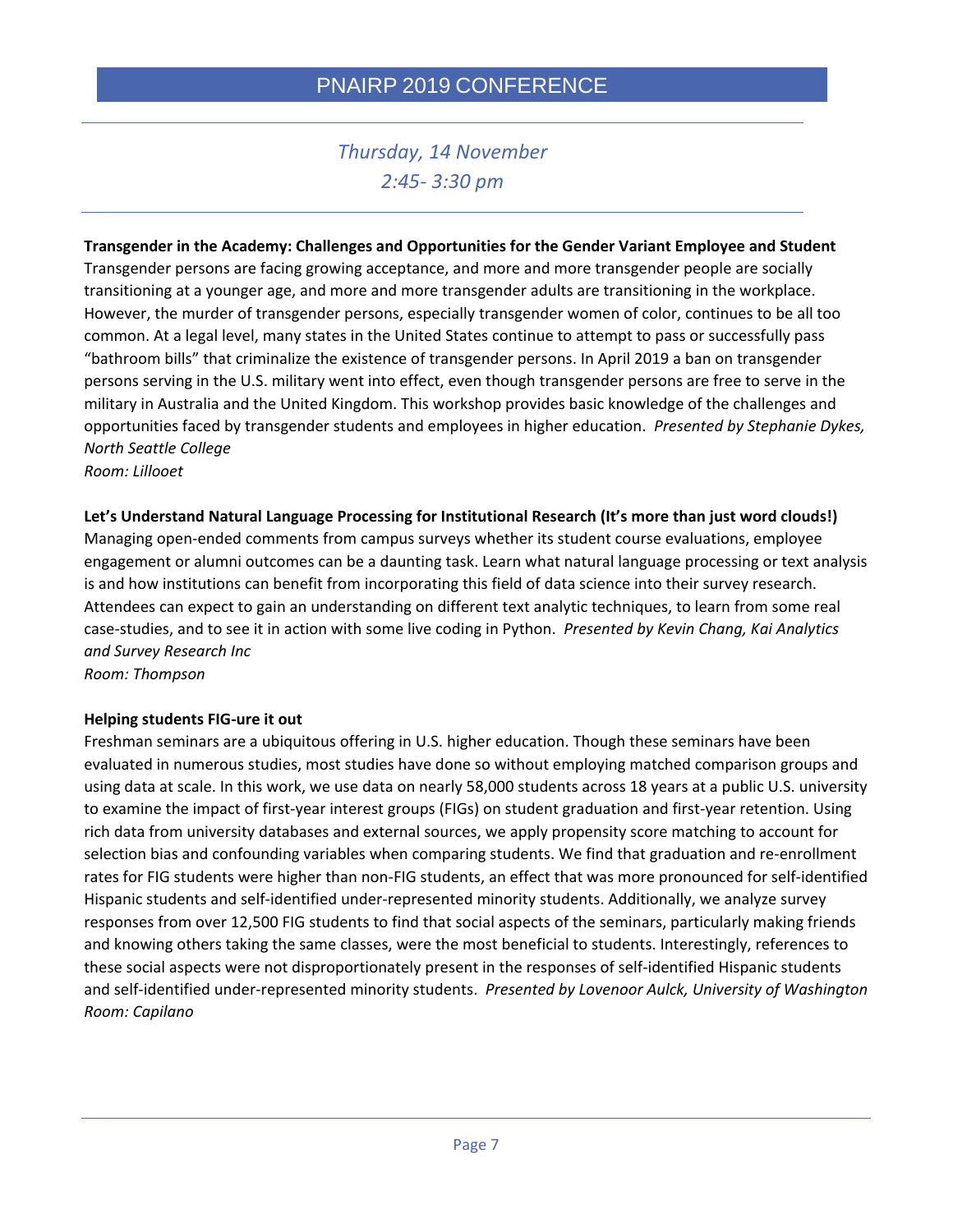## **Building Partnerships for Analytic Initiatives**

In a culture where access to data is democratized, and analytics become decentralized, how should organizations demarcate responsibility for decision support? Portland State University has adopted a collaborative approach to laying the foundation for institutional analytics with contributions from IR, IT and business analysts. This session will discuss how the skills and perspectives from these domains can complement each other in higher education analytics initiatives and how to foster collaborative relationships in your institution. Presented by David Burgess and Alison Nimura, Portland State University *Room: Birkenhead*

> *Thursday, 14 November 3:45- 4:30 pm*

### **Using IPEDs data to find market comparators**

According to a recent Gallup survey, about 43% of American employees think they're underpaid. Part of Portland State University's compensation goals when evaluating these concerns is to determine if we are paying a competitive salary. Unfortunately, our previous list of comparator institutions was aspirational, and used to establish targets for where we would like to be in the future in terms of faculty mix, student enrollment, research, degree completion, and so forth. In addition, we wanted to determine and address any market inequities for our existing full-time faculty, and offer competitive salaries when hiring new faculty. We needed a list of peer comparator institutions, in order to determine what the market salary rate was for universities most similar to us.

The proposed presentation will discuss the steps we went through to establish our peer comparator institutions, using focus groups to help clarify the key factors that make Portland State unique, and analyzing IPEDs data on those factors in order to find a statistically valid comparator list.

Compensation can be an emotional issue. We will discuss not just the technical aspects of defining our comparator group, but what can also be the more difficult challenge of achieving university buy-in for the group, including stakeholder identification and management, and communication. Finally, we will discuss how we are using the comparator group, in conjunction with CUPA-HR data, to determine market inequities and establish starting salaries for our new hires. *Presented by Nina De Lange and Adis Sehovic, Portland State University Room: Lillooet*

#### **Please Bear with US: Attempting the Transition from Line Cooks to Executive Chefs**

While creating excitement around the data you have is important, developing consistent and accurate methods for continued sharing practices are of even greater importance. After all, what good is the data if you either a) cannot continually access it, or b) cannot depend on its accuracy. Our institutional research office has focused on developing interest in and understanding of our data. We have been focused on helping others realize the usefulness of the data we collect, and assisting them in making informed decisions based on it. However, a recent shift has occurred where a certain amount of risk was inherent. One major risk was in losing the enthusiasm surrounding our data as we put requests on hold so that methods could be developed for data accuracy and efficiency. Creating useful dashboards has been a top priority, and we have taken a collaborative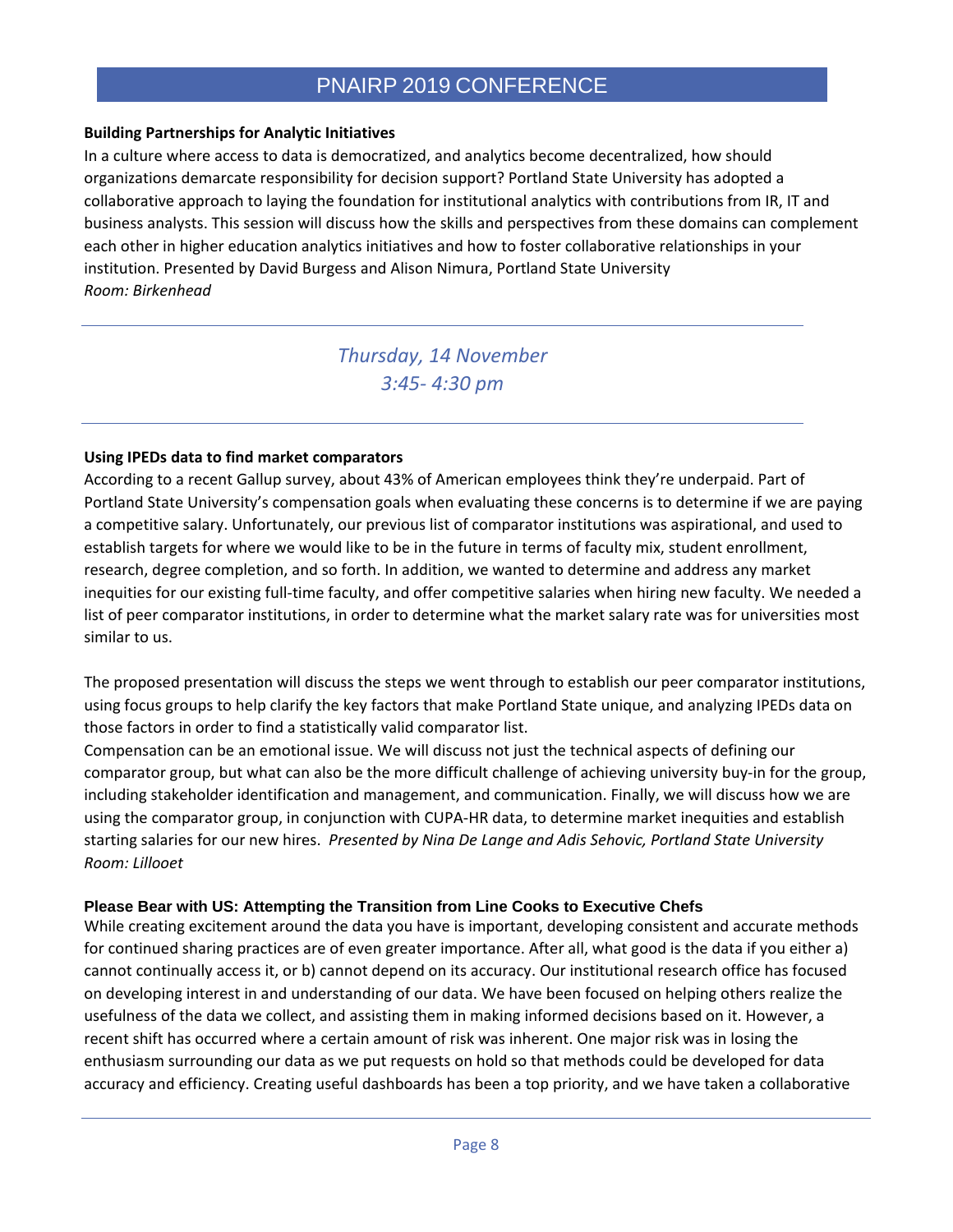approach, both at our institution as well as across the state, in order to move from the quick-order line cook position to an executive chef role. Within our session we will discuss how we have been evaluating our data needs, exploring the various options for creating and maintaining reports, and how we continue to support the excitement around our data. *Presented by Lauren McGuire and Lisa Anh Nguyen, Clackamas Community College*

*Room: Capilano*

## **Visualizing College Program Retention and Completion**

Langara College's academic programs frequently ask the Institutional Research department for their student retention rates. A common definition of student retention considers a cohort of students who begin in fall term and return the following fall. However, some Langara programs take less than a full academic year to complete; we have programs with intakes in all terms, not just in fall; and we offer laddering programs with overlapping requirements, so that students can, and do, earn one credential while registered in another program. When the traditional definition doesn't apply, is there a meaningful way to report retention for all our programs? How do we visualize the data as students switch programs, stop out, and earn credentials? Our goal was to make a selfserve dashboard available so that academic leadership could easily find the retention data they need. This presentation discusses the challenges Langara IR faced in setting definitions, preparing data, and creating interactive visualizations in Tableau. We use area charts to visualize retention and graduation of an incoming cohort over time, and Sankey diagrams to visualize flows between programs from term to term. *Presented by Kyle Schoenfeld and Courtney Fabri, Langara College Room: Thompson*

## **Broaden Your Connections and Evolve Your Data Experience**

Empowering your data begins with enhanced connections across departments and campus. Breaking down silos and building a strong, connected foundation for unified information gives you insights to make better decisions. Join us to discover how Campus Labs can help you unlock your data connections and evolve the communication of your data ecosystem. Presented by Michael Weisman, Campus Labs

*Room: Birkenhead*

*Friday, 15 November 10:15- 11:00 am*

## **Data Modeling to Create Operational Efficiency**

This presentation details how Gonzaga University's Office of Institutional Research and the Undergraduate Admissions Operations office worked to create a data model that exposed duplicate records of student prospects, including those from uploads of standardized test scores in our ERP system – Ellucian Banner. I utilized the Power Query platform and DAX language within the data visualization tool, Power BI, to identify several kinds of duplicated records. The developed product allows our Admissions Operations Office to prioritize and target their data cleaning effort. This presentation discusses the role of institutional research in operational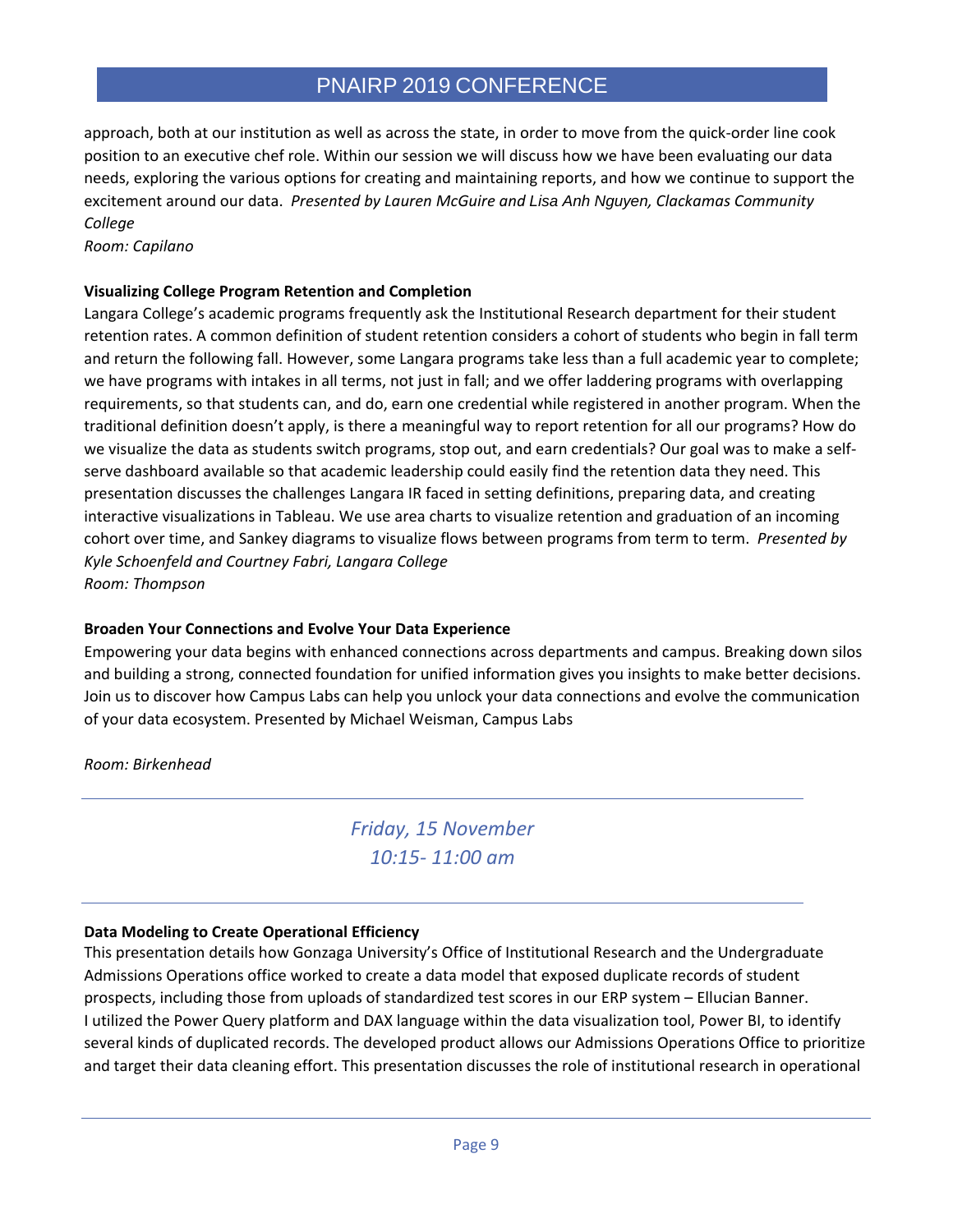practices, explains what constitutes a data model, and shows how to use Power BI for data preparation and cleaning. *Presented by Joel Silvius, Gonzaga University Room: Lillooet*

## **Not Sharing Institutional Knowledge is No Joking Matter**

A registrar, an analyst, and a DBA walk into a <insert beverage retailer of choice here>. One says, "What do you get when you have an institution who employs more people than the population of the state capital, with about an equal number of student enrollments, and a home grown data system older than the students whose data it holds?" Answer: An amazing, talented group of people who use this common data system to respond to a vast range of policy, process, operational and reporting questions; Three different answers to the same question; and Frustration that both of these answers are correct.

From this frustration, SDC was born.The Student Data Council (SDC) is a cross-campus, collaborative group of people who range in technical skills from back end developers creating the data systems, to analysts using the data to help develop policies and drive decisions, to academic advisors who consume the data to improve our students' experience.Often the primary (only?) thing that these people have in common is that they somehow, someway, somewhere… use student data.

Join us to learn how this grass roots group developed, growing into a cross-functional, knowledge transfer resource that breaks down silos, shares best practices, builds relationships and avoids the pitfall of becoming nothing but a gripe session. *Presented by Stephanie Harris and Helen Garrett, University of Washington Room: Birkenhead*

#### **BC Student Outcomes: 30 years of Innovation**

BC Student Outcomes Research has been surveying students in the province for over thirty years. The information collected has been used in inform prospective students about career opportunities and the quality of education at the public post-secondary institutions through interactive online dashboards. The BC Ministry of Advanced Education, Skills and Training (AEST) also uses this data to set and monitor accountability targets for post-secondary institutions.

This presentation is an introduction to BC Student Outcomes Research, an overview of publications, and some of the innovations used by BC Post-secondary institutions to reinforce internal accountability. *Presented by Stephen Salem, Coast Mountain College and Christine Chan, Capilano University Room: Capilano*

## **Using Data to Drive Student Success: Benchmarking and Data Collection for Accreditation**

NWCCU's 2020 Standards for Accreditation require institutions to collect data related to student learning and student achievement, and to use those data to drive institutional decision-making to promote student success and reduce equity gaps. This presentation is an opportunity for PNAIRP members and conference participants to provide input into the development of the processes that will guide and support these institutional transformation efforts in the years to come. *Presented by Mac Powell, NWCCU Room: Thompson*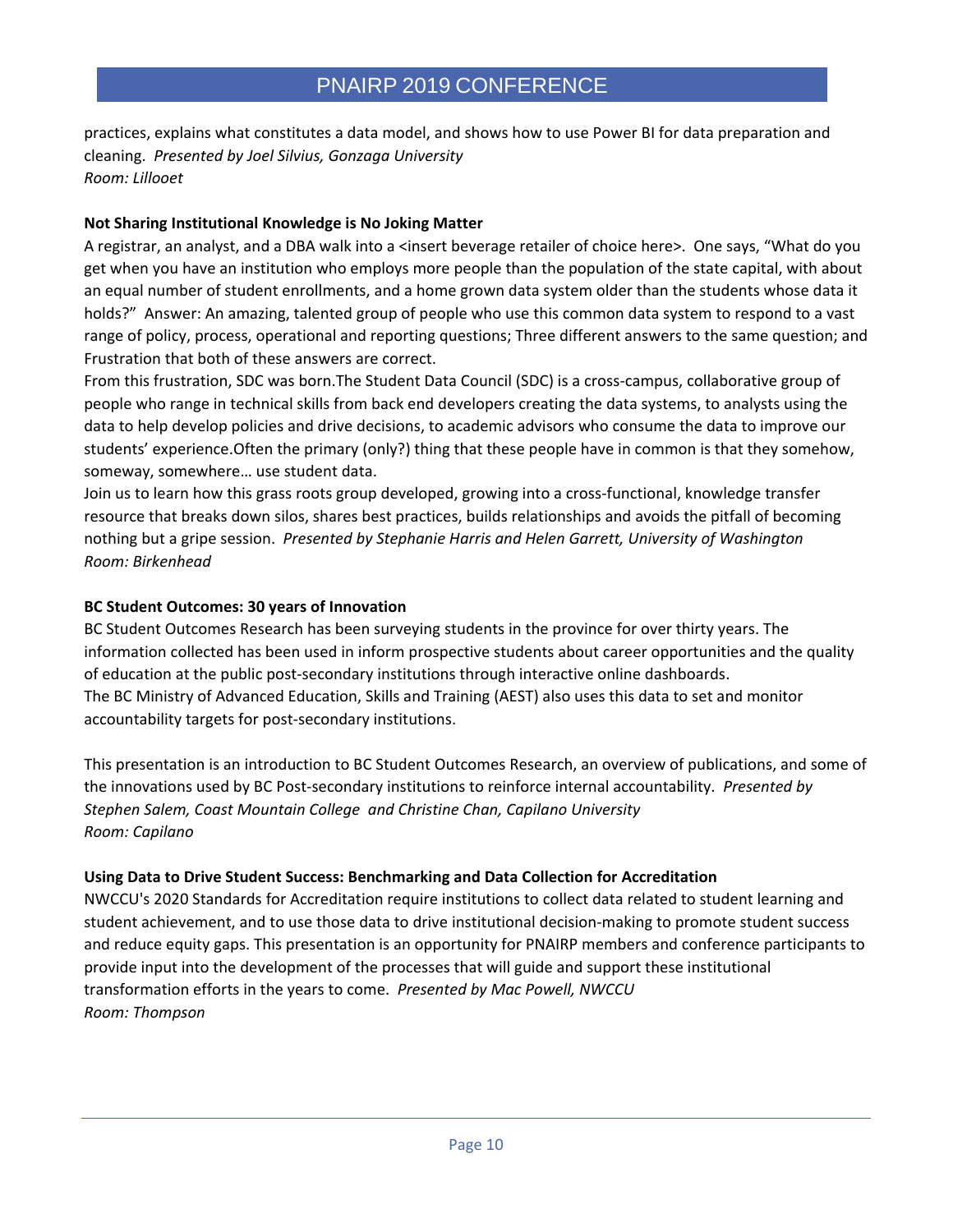# *Friday, 15 November 11:15- Noon*

#### **Degree of Difference: What Do Learning Outcomes Say About Higher Education?**

Learning outcomes statements are, or should be, a fundamental aspect of a student's higher education experience—the transformative aspiration one opts into when choosing an institution to attend and a program of study. Students enter college with the expectation they will know and do more when they leave than they could on their first day of enrollment—and learning outcomes should define that change. This presentation will include results from analysis of over 15,000 learning outcomes statements to determine if there is a meaningful difference between learning experiences at various institutions and programs. We will discuss the impact of the results and offer actions step for participants to take with them to their own campuses. *Presented by Shannon Rose LaCount, Campus Labs*

*Room: Campilano*

#### **Sanity in Statistics: Finding a healthy balance in a high stress field**

As any IR/IE Director or Analyst will tell you, crunching numbers, fulfilling institutional requests for data, and accreditation work can take its toll on mental (and eventually, physical) health. This session will cover the issues many Directors and analysts face, the "do's and don't's" to share with those who work outside of IR/IE, and effective coping strategies for moments of high stress. *Presented by Carissa Coslow, Bastyr University Room: Birkenhead*

#### **Living with Limited Access to Financial Aid Data**

Recent clarifications and guidance from the Department of Education have required many campuses to reevaluate their policies and practices around access to student-level financial aid information. Consequently, institutional researchers are finding that data they once relied upon to meet reporting needs, evaluate initiatives, and conduct research are no longer available to them. This presentation will discuss how Portland State University responded to the DoE's new guidance, detail how its institutional research and financial aid offices modified their processes to cope, and offer suggestions on alternative metrics that can substitute for those that are no longer accessible. *Presented by Michael Smith, Portland State University and Leah Ewing Ross, AIR*

*Room: Lillooet*

*Friday, 15 November Noon*

**River Rock Boxed Lunch & Questions? Comments? With the PNAIRP Board** *Room: Fraser*